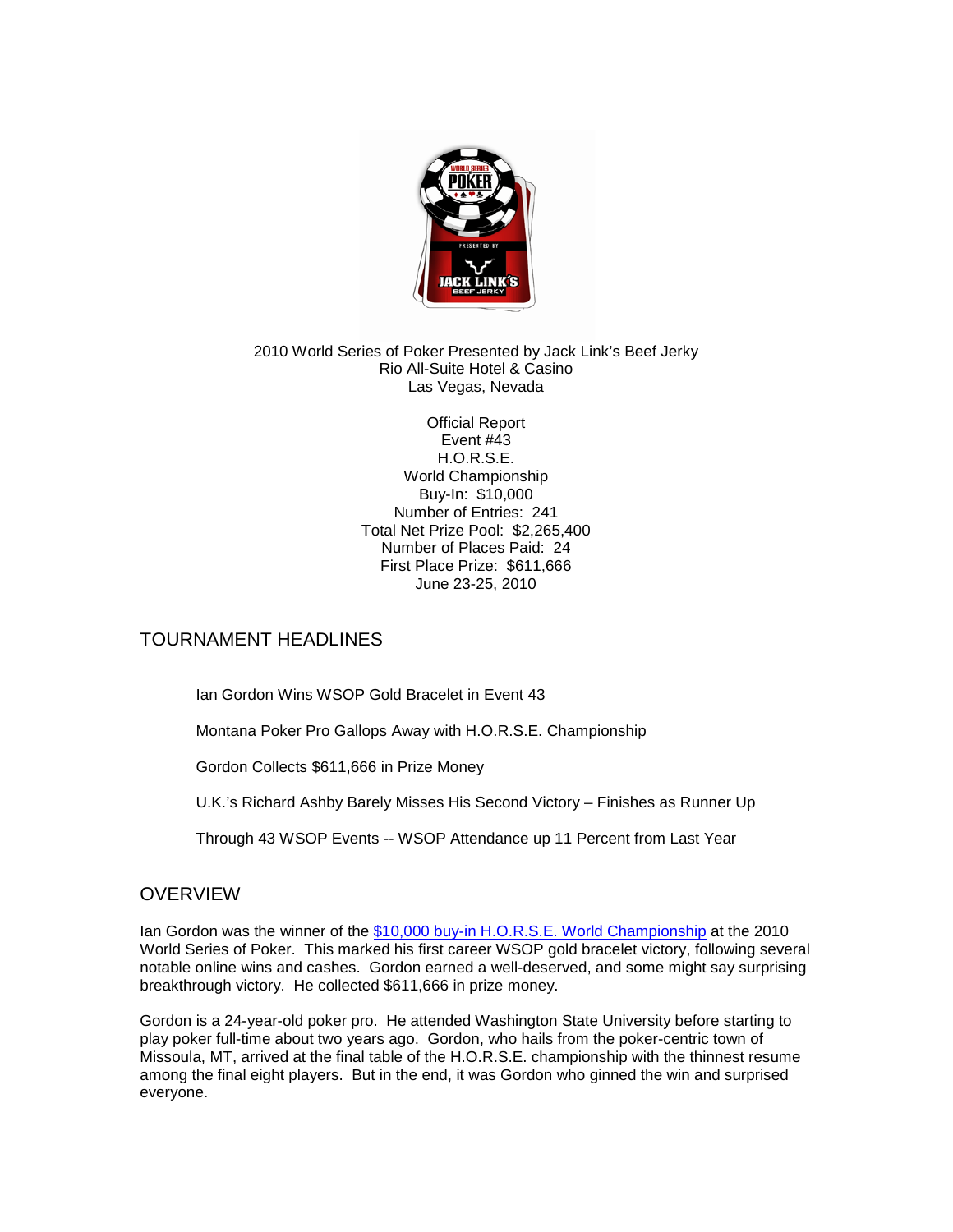The runner up was [Richard Ashby,](http://www.wsop.com/players/playerprofile.asp?playerID=4043) who won his first WSOP gold bracelet just two weeks ago in the \$1,500 Seven-Card Stud competition (Event #21). He was poised to become the sixth British victory holder at this year's series, which would have padded the U.K.'s existing record for most wins by any non-host country within a single year. For now, the U.K. remains in a holding pattern with five wins in 2010. The second-place consolation prize in this tournament amounted to a very respectable \$378,027 for Ashby.

The tournament's top 24 finishers collected prize money. The final table included two former WSOP gold bracelet winners – Richard Ashby (1 win) and Nick Schulman (1 win).

Aside from those who made the final table, former WSOP gold bracelet finishers who cashed in this event included – Scott Fischman (10th), Steve Billirakis (11th), Michael Chow (13th), Johnny "World" Hennigan (14th), Robert Mizrachi (17th), Todd Brunson (18th), Scotty Nguyen (19th), and Abe Mosseri (22nd).

Ten of the 24 players who cashed in this tournament were previous gold bracelet winners.

Former gold bracelet winner Johnny "World" Hennigan who finished in 14th place, won the 2008 Ante Up For Africa event.

1998 World Poker Champion [Scotty Nguyen](http://www.wsop.com/players/playerprofile.asp?playerID=266) cashed in 19th place. Nguyen also won the \$50,000 buy-in H.O.R.S.E. World Championship in 2008. Had he won this tournament, he would have become the first two-time H.O.R.S.E. champion in WSOP history.

### THE CHAMPION – IAN GORDON

The \$10,000 buy-in H.O.R.S.E. world champion (Event #43) is Ian Gordon, from Missoula, MT.

Gordon is 24-years-old.

Gordon grew up in Montana and has lived there his entire life, except for a few years when he was in college.

Gordon says he loved to play sports even though he was not good enough to compete at a collegiate level. He discovered poker and decided it was the best game for him to pursue as a means of exercising his competitive spirit.

Gordon is a professional poker player. He has been playing full-time for about two years.

Prior to playing poker, Gordon was a student at Washington State University. He majored in astrophysics.

Gordon's only other recorded tournament cash took place at The Wynn Classic three years ago.

Gordon collected \$611,666 for first place. He was presented with his first WSOP gold bracelet.

According to official records, Gordon now has one win, one final table appearance, and one cash at the WSOP. His career WSOP earnings now total \$611,666.

Gordon joins an illustrious group of prior H.O.R.S.E. World Champions. The list of former winners includes: Chip Reese, Freddy Deeb, Scotty Nguyen, and David Bach.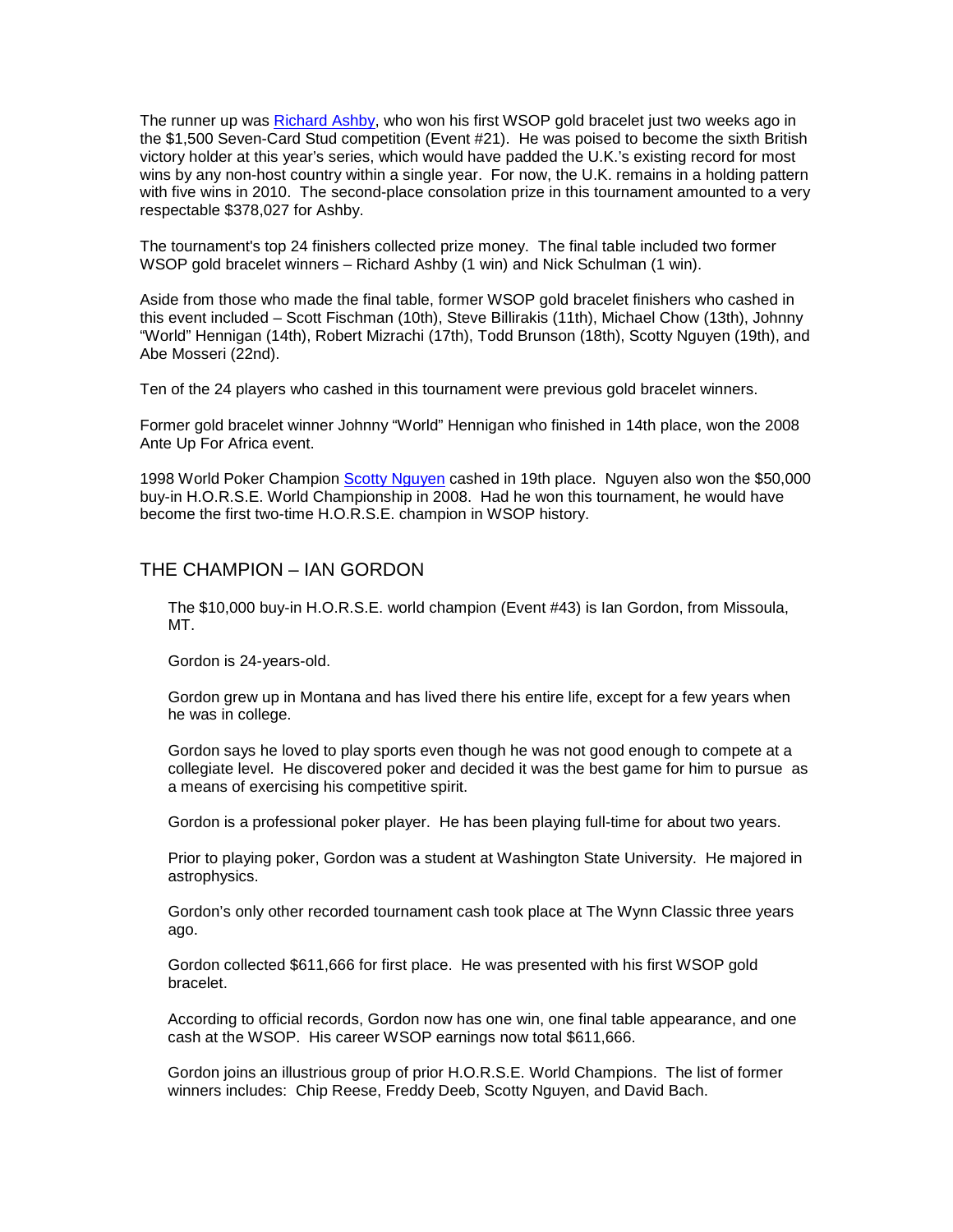### WINNER QUOTES

On what his first WSOP victory means: "This is a huge step for me to get this. It's a really big moment for me."

On growing up in Montana, where there are many poker rooms and good players: "There is a ton of poker talent in Missoula. But I did not really start playing that much poker until I got to college. When I came back I found a lot of friends in poker who definitely know what they are doing. It's been a good system for me to be able to talk to them and get on the same page – not just about poker strategy, but how to make poker work as a lifestyle."

On making poker work as a lifestyle: "Just to be able to manage a bankroll and control your expenses and not let losing affect you too much – just to be able to have a balanced lifestyle while playing poker."

On his future plans: "I do not necessarily think poker is something I want to do my whole life. I feel like right now it is a money-making opportunity. There is a lot of potential. After I get some decent capital, I think I would like to own a business someday. It's just in the back of my mind for sometime in the future."

On what winning the WSOP gold bracelet means: "It means a ton to me -- especially the 10K H.O.R.S.E. It is a field full of pros who all know what they are doing. To be able to win that is special. You have to get a little lucky to win a tournament but this feels really good to be able to hold my own against all the top pros and come out on top."

## THE FINAL TABLE

The final table included two former WSOP gold bracelet winners – Richard Ashby (1 win) and Nick Schulman (1 win).

The final table began eight-handed.

The final table included players from just two different nations, Great Britain (1 player) and the United States (7 players).

The runner up was Richard Ashby, from Watford, England. Two weeks ago, Ashby won the \$1,500 buy-in Seven-Card Stud championship. He came within a few hands of hitting a gold bracelet parlay, but instead had to settle for runner-up status and a very respectable \$378,027.

The third-place finisher was Eugene Katchalov, from New York, NY. Katchalov remains on the edge of a breakthrough victory. This marked his  $18<sup>th</sup>$  cash at the WSOP since 2005. Third place paid \$248,831.

The fourth-place finisher was Marco Johnson, from Walnut Creek, CA. This was his  $12<sup>th</sup>$  time to cash at the WSOP, all since 2007. He was second in a WSOP event two years ago. Johnson passed the \$800,000 mark in WSOP winnings with this cash, which paid \$181,503.

The fifth-place finisher was Matt Glantz, from Philadelphia, PA. He is a 38-year-old former options trader turned poker pro. Glantz now has 13 WSOP cashes, including a fourth-place finish in the 2008 H.O.R.S.E. World Championship, which was won that year by Scotty Nguyen. Glantz, who now has more than \$3 million in overall tournament winnings, added another \$135,040 to an impressive list of cashes.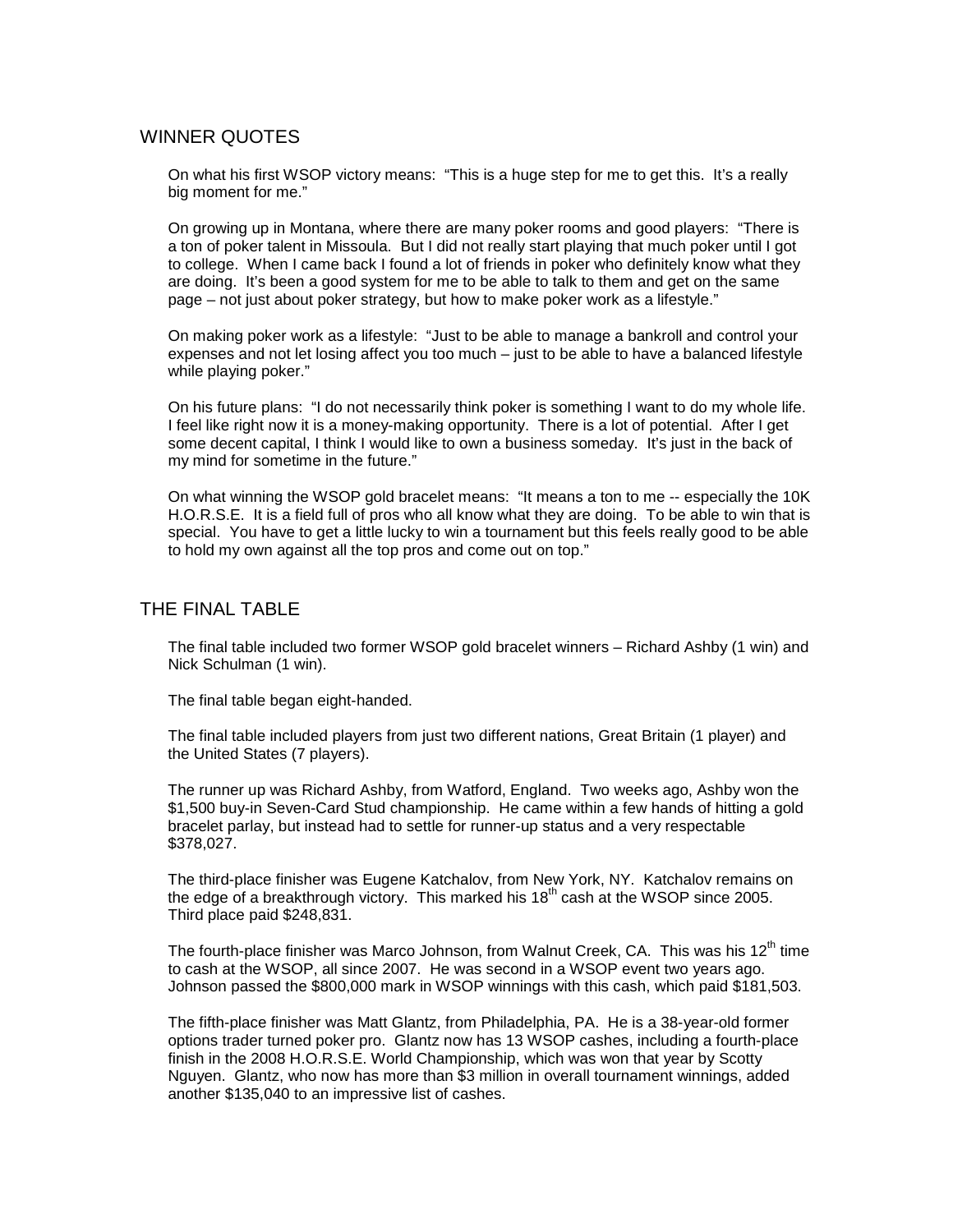The sixth-place finisher was 2001 world poker champion Carlos Mortensen, from Alicante, Spain. "The Matador," known for his prowess in just about every variation of poker, had chips late but suffered a bad run midway into the final table. Mortensen had to settle for \$102,237 in prize money. This was his 20<sup>th</sup> WSOP cash. He now has more than \$2.3 million in WSOP earnings.

The seventh-place finisher was former gold bracelet winner Nick Schulman, from New York, NY. He won the \$10,000 buy-in Deuce-to-Seven Lowball championship last year. Schulman now has nine WSOP cashes, all since 2006. Schulman added \$78,654 to his poker bankroll.

The eighth-place finisher was Marco Traniello, from Las Vegas, NV. The Italian-born poker pro has one of the most impressive cashing records of any WSOP player over the past five years. Traniello cashed for the  $27<sup>th</sup>$  time since 2005 – the most in-the-money finishes of anyone within that time span. Traniello, making his fifth WSOP final table, earned \$61,414.

The final table began at 10 pm and ended at 5:45 am, for a duration of 7 hours and 45 minutes. This finale was shorter than expected and did not come close to the H.O.R.S.E. marathons of previous years.

### OTHER IN-THE-MONEY FINISHERS

The top 24 finishers collected prize money. Aside from those who made the final table, former WSOP gold bracelet finishers who cashed in this event included – Scott Fischman (10<sup>th</sup>), Steve Billirakis (11<sup>th</sup>), Michael Chow (13<sup>th</sup>), Johnny "World" Hennigan (14<sup>th</sup>), Robert Mizrachi (17<sup>th</sup>), Todd Brunson (18<sup>th</sup>), Scotty Nguyen (19<sup>th</sup>), and Abe Mosseri (22<sup>nd</sup>).

Ten of the 14 players who cashed in this tournament were previous gold bracelet winners.

Two-time WSOP gold bracelet winner Scott Fischman finished in 9<sup>th</sup> place.

Former gold bracelet winner Steve Billirakis finished in 11<sup>th</sup> place. When he won his victory in 2007, he was the youngest title winner in WSOP history. The record was eclipsed by Annette Obrestad (age 18) at WSOP Europe, held three months later.

Former gold bracelet winner Johnny "World" Hennigan who finished in 14<sup>th</sup> place, won the 2008 Ante Up For Africa event.

1998 World Poker Champion Scotty Nguyen cashed in  $19<sup>th</sup>$  place. Nguyen also won the \$50,000 buy-in H.O.R.S.E. World Championship in 2008. Had he won this tournament, he would have become the first two-time H.O.R.S.E. champion in WSOP history.

#### ODDS AND ENDS

This is the 871<sup>st</sup> gold bracelet event in World Series of Poker history. Note: This figure includes every official WSOP event played, including tournaments during the early years when there were no actual gold bracelets awarded. It also includes the 11 gold bracelets awarded to date at WSOP Europe.

The official WSOP gold bracelet ceremony takes place on the day following the winner's victory (or some hours later when the tournament runs past midnight). The ceremony takes place inside The Pavilion, which is the expansive main tournament room hosting all noon starts this year. The ceremony begins at the conclusion of the first break of the noon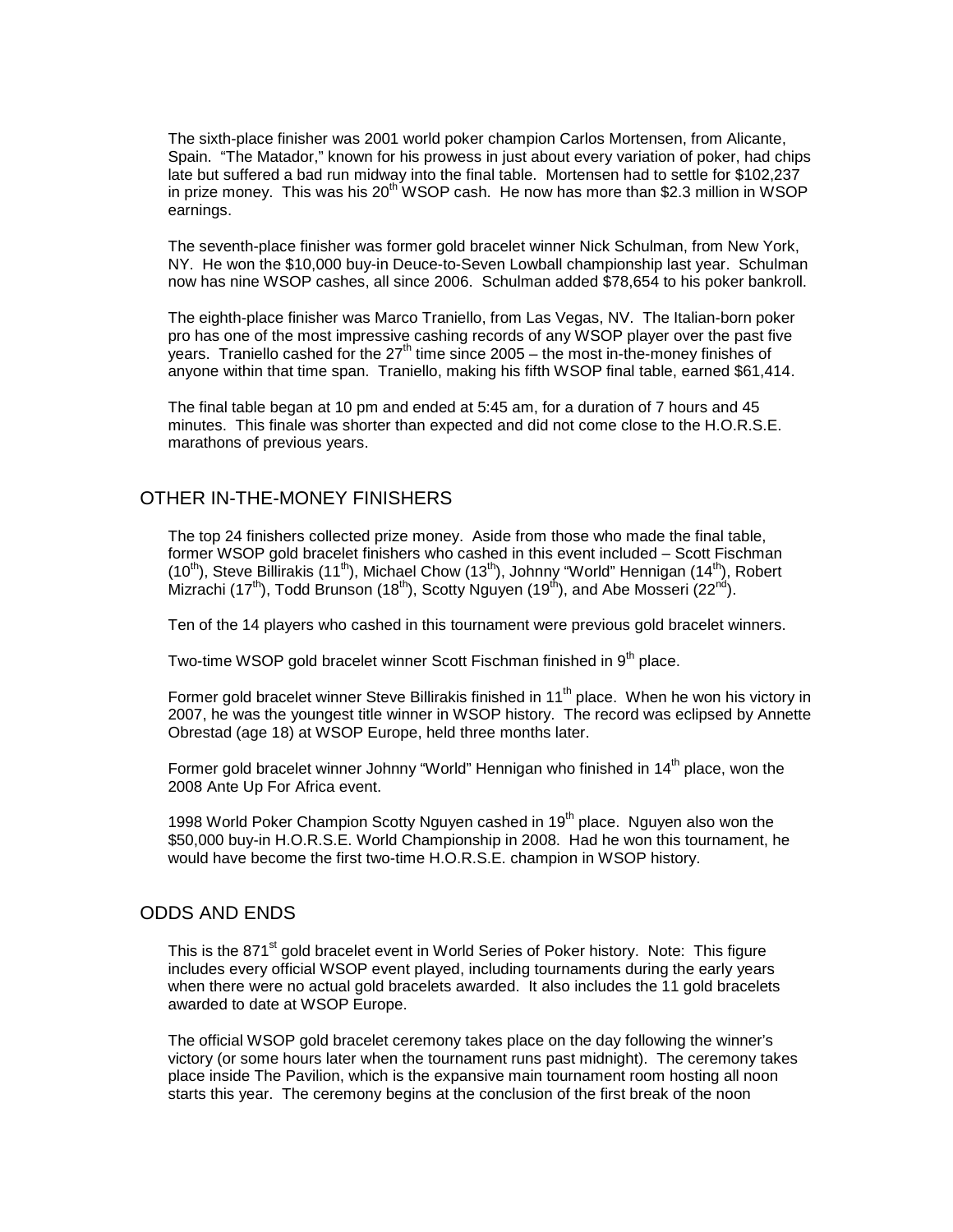tournament, usually around 2:20 pm. The national anthem of the winner's nation is played. The entire presentation is open to public and media. Video and photography are permitted by both public and members of the media.

Gordon requested that the national anthem of the United States be played at his WSOP gold bracelet ceremony, held Sunday June 28<sup>th</sup>, 2010.

# EVENT HISTORY

This is the first year the H.O.R.S.E. world championship had a \$10,000 buy-in. During the first four years, the world championship buy-in was \$50,000. The first three tournaments (2006-2008) were televised by ESPN. Last year's championship, won by David Bach, was not televised. This year's schedule featured the \$50,000 buy-in "Poker Players Championship," which used the H.O.R.S.E. format, plus two additional games – Pot-Limit Omaha and No-Limit Hold'em. Organizers reasoned that the Poker Players Championship would become the premier big buy-in event of the WSOP. Hence, the H.O.R.S.E. world championship was grouped with other "world championship" level events for other games, which all include a \$10,000 buy-in.

The forbearer of H.O.R.S.E. was S.H.O.E. (a mix of games including Seven-Card-Stud, Limit Hold'em, Omaha High-Low Split, and Stud High-Low Split), which was introduced at the 2001 WSOP.

H.O.R.S.E. was played for the first time as a gold bracelet event at the 2003 WSOP. Organizers thought it would be interesting to hold one H.O.R.S.E. tournament to go with the S.H.O.E. event, which took place at Binion's Horseshoe.

The first WSOP H.O.R.S.E. tournament was won by Doyle Brunson.

H.O.R.S.E. is an acronym for five popular poker games. H.O.R.S.E. tournaments include a rotation of the following games -- Hold'em, Omaha High-Low Split, Razz, Seven-Card Stud, and Seven-Card Stud High-Low Split (also called Eight-or-Better). Many purists consider H.O.R.S.E. to be the ultimate test of poker skill, since it requires that players play all games well in order to win. This claim was perhaps best illustrated at the 2006 World Series of Poker, where H.O.R.S.E. returned to the tournament schedule after a long hiatus. For more than two decades, the late poker legend Chip Reese had been widely regarded as the best all-around player in the world. Appropriately, he won the inaugural tournament which cost \$50,000 to enter and became the first H.O.R.S.E. world champion.

## TOURNAMENT PLAY

The tournament was played over three consecutive days, from June 23-25, 2010.

The rotation of games in this tournament lasts eight hands. In other words – following eight dealt hands of Hold'em, there are eight hands of Omaha High-Low followed by eight hands of Razz, and so forth.

There were 241 entries. The total prize pool amounted to \$2,265,400. The top 24 finishers collected prize money.

2010 WSOP STATISTICS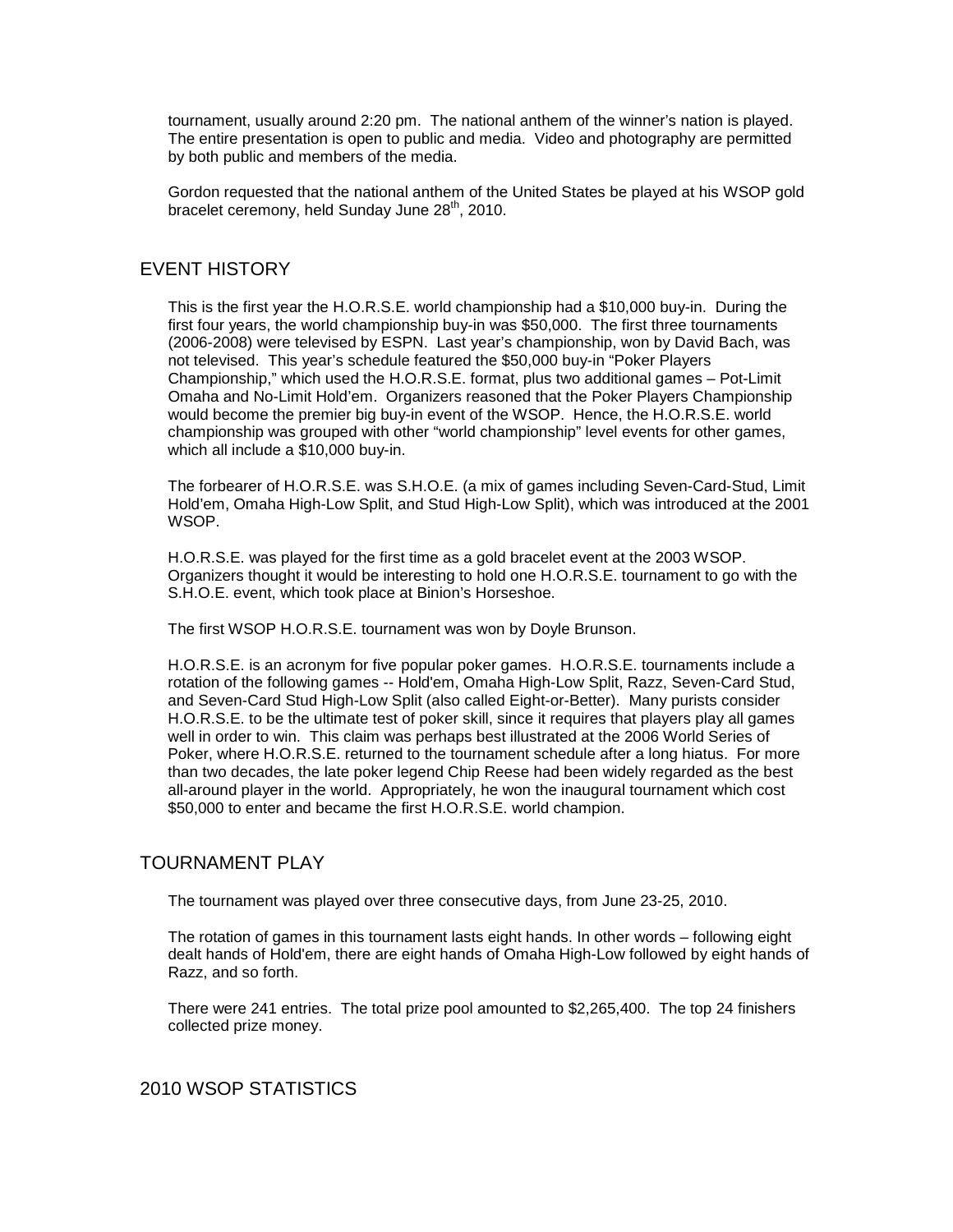Tournament attendance is up significantly from this point last year. Last year, through 43 events, there were 42,735 entries. Thus far this year, there have been 47,441 total entries, an increase of 11 percent.

Through the conclusion of Event #43, the nationalities of gold bracelet winners have been:

United States (29) Great Britain (5) Canada (4) Hungary (2) New Zealand (1) France (1) Russia (1)

Through the conclusion of Event #43, the national origin (birthplace) of winners has been:

United States (22) Great Britain (5) Canada (4) Vietnam (2) China (2) Hungary (2) New Zealand (1) France (1) Lebanon (1) Russia (1) Mexico (1) Bangladesh (1)

Through the conclusion of Event #43, the breakdown of professional poker players to semipros and amateurs who won gold bracelets is as follows:

Professional Players (30): Michael Chow, Michael Mizrachi, Praz Bansi, Josh Tieman, Peter Gelencser, James Dempsey, Men "the Master" Nguyen, Matt Matros, Yan R. Chen, Steve Gee, Carter Phillips, Jason DeWitt, Eric Buchman, David Baker, Richard Ashby, Dutch Boyd, Sammy Farha, David Warga, Will Haydon, Matt Keikoan, Mike Ellis, Luis Velador, Ayaz Mahmood, Phil Ivey, Luigi Kwaysser, Scott Montgomery, Steven Kelly, Steve Jelinek, Dean Hamrick, Ian Gordon

Semi-Pros (5): Frank Kassela, Tex Barch, Miguel Proulx, Jeffrey Papola, Frank Kassela

Amateurs (8): Duc Pham, Aadam Daya, Pascal Lefrancois, Simon Watt, Vanessa Hellebuyck, Jeff Tebben, Konstantin Puchkov, Harold Angle

Through the conclusion of Event #43, here is the list of repeat WSOP gold bracelet winners:

Praz Bansi Men "the Master" Nguyen Russ "Dutch" Boyd Sammy Farha David Warga (\* his first WSOP win was in a non-open event) Matt Keikoan Luis Velador Phil Ivey Frank Kassela (two wins this year)